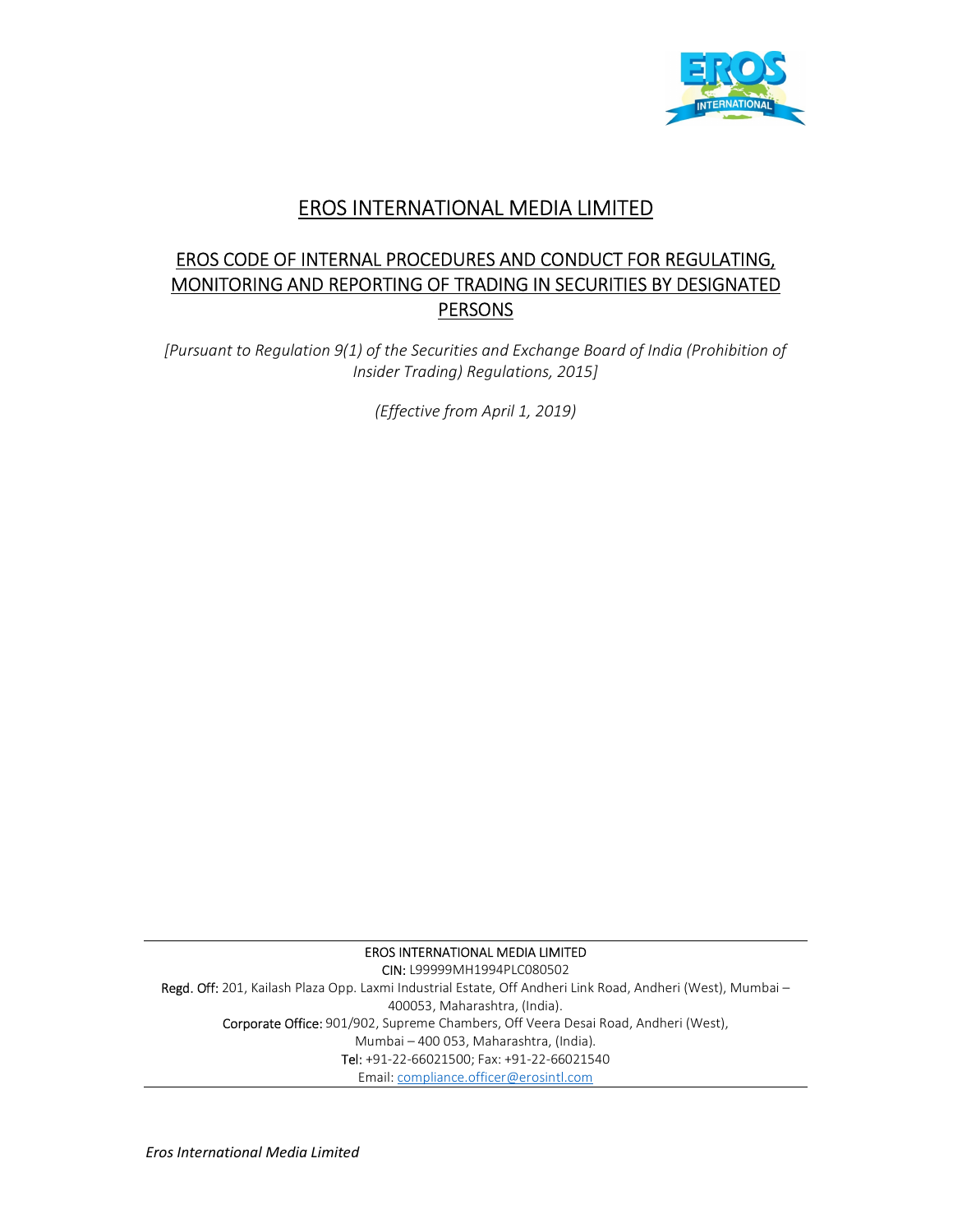

# **SECTION I: INTRODUCTION**

The Company endeavours to preserve the confidentiality of Unpublished Price Sensitive Information ("UPSI") and to prevent misuse of such information. The Company is committed to deal with all stakeholders with full transparency and fairness, ensuring adherence to all laws and regulations and achieving highest standards of corporate governance.

To achieve these objectives, Eros International Media Limited ("the Company") hereby notifies Eros Code of Internal Procedures and Conduct for Regulating, Monitoring and Reporting of Trading in Securities by Designated Person(s) ("the Code") under the SEBI (Prohibition of Insider Trading) Regulations, 2015 ("PIT Regulations") which shall be applicable to Designated Person(s) and Immediate relatives of Designated Person(s)

The Board of Directors of the Company ("the Board"), may from time to time review and amend the provisions of the Code in terms of the prevailing practices being followed and amendments, if any under the relevant laws and PIT Regulations.

### **SECTION II: DEFINITIONS & INTERPRETATIONS**

### 1. Definitions: -

In this Code the following expressions including their grammatical variations and cognate expressions shall unless repugnant to the context or meaning thereof, have the meaning assigned to them respectively hereunder: -

- 1.1 "Act" means the Securities and Exchange Board of India Act, 1992.
- 1.2 "Board" means the Board of Directors of the Company.
- 1.3 "Code" shall mean Eros Code of Internal Procedures and Conduct for Regulating, Monitoring and Reporting of Trading in Securities by Designated Person(s).
- 1.4 "Company" means Eros International Media Limited.
- 1.5 "Compliance Officer" means Company Secretary or any officer of the Company as designated as Compliance Officer in accordance with its Code of Conduct for Regulating, Monitoring and Reporting of Trading in Securities by Designated persons as formulated in accordance with Regulation 9(1) of PIT Regulations.

#### 1.6 "Connected Person" means:

(a) any person who is or has during the six months prior to the concerned act been associated with a company, directly or indirectly, in any capacity including by reason of frequent communication with its officers or by being in any contractual, fiduciary or employment relationship or by being a director, officer or an employee of the Company or holds any position including a professional or business relationship between himself and the Company whether temporary or permanent, that allows such person, directly or indirectly, access to UPSI or is reasonably expected to allow such access.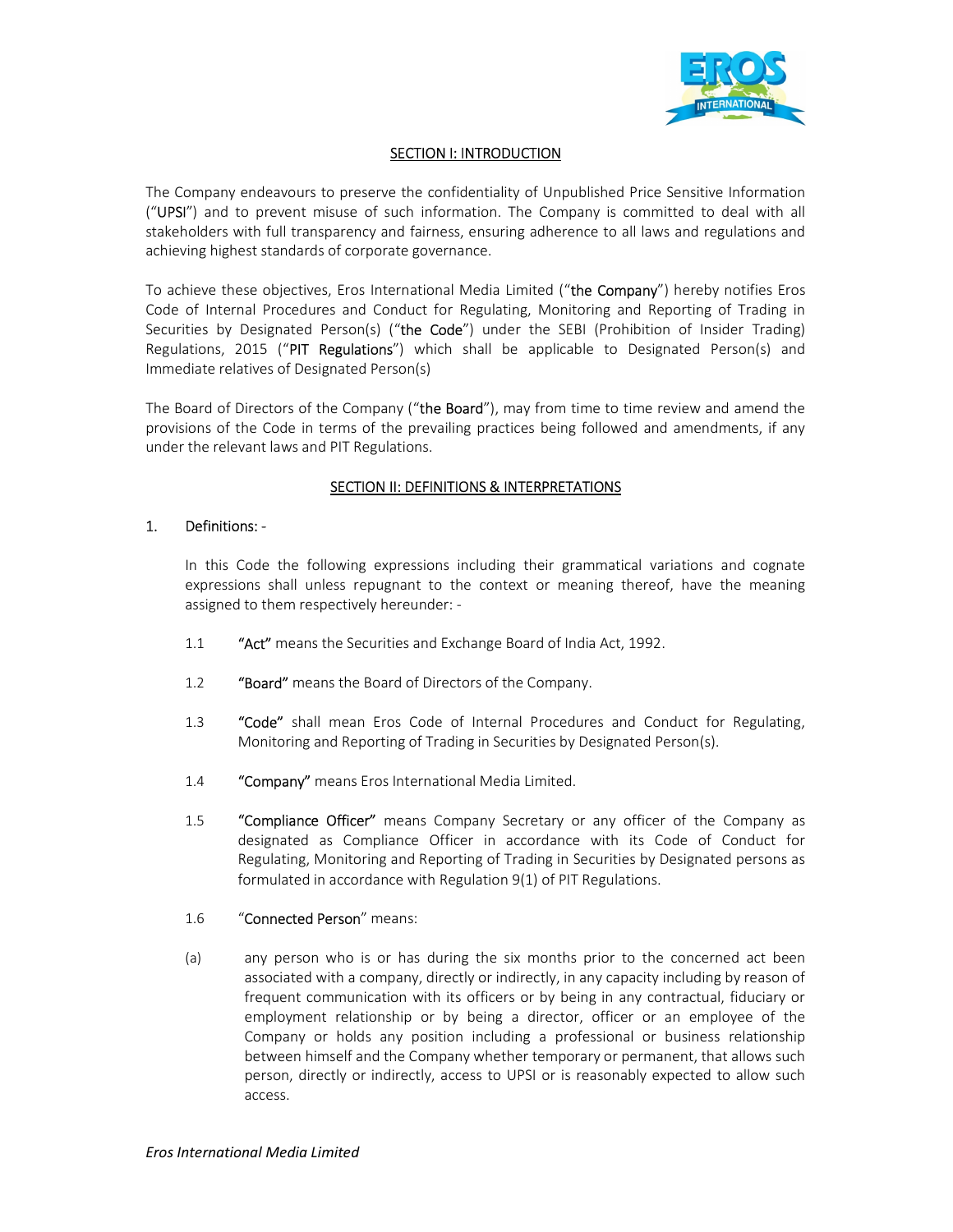

- (b) Without prejudice to the generality of the foregoing, the persons falling within the following categories shall be deemed to be Connected Persons unless the contrary is established,
	- (i) an immediate relative of connected persons specified in clause 1.6.1; or
	- (ii) a holding company or associate company or subsidiary company; or
	- (iii) an intermediary as specified in Section 12 of the Act or an employee or director thereof; or
	- (iv) an investment company, trustee company, asset management company or an employee or director thereof; or
	- (v) an official of a stock exchange or of clearing house or corporation; or
	- (vi) a member of board of trustees of a mutual fund or a member of the board of directors of the asset management company of a mutual fund or is an employee thereof; or
	- (vii) a member of the Board of directors or an employee, of a public financial institution as defined in section 2 (72) of the Companies Act, 2013; or
	- (viii) an official or an employee of a self-regulatory organization recognised or authorized by the Board; or
	- (ix) a banker of the Company; or
	- (x) a concern, firm, trust, hindu undivided family, company or association of persons wherein a director of the Company or his immediate relative or banker of the Company, has more than ten per cent, of the holding or interest.
- 1.7 Designated Person(s) shall include:
- (a) Promoters and Promoters Group of the Company;
- (b) Directors of the Company;
- (c) Key Managerial Personnel of the Company;
- (d) Managing Director / Whole Time Director / Chief Executive Office of the Company;
- (e) Employees up to 2 levels below the Directors and Chief Executive Officer / Managing Director / Whole Time Director of the Company (if any) and Personal Secretary(s)/Assistant(s) to such officials;
- (f) Employees in the IT Department, Accounts, Finance, Corporate Strategy, Corporate Communication, legal & Secretarial Departments at the corporate office of the Company, irrespective of grade level.
- (g) Personal Secretary(s)/Assistant(s) to such persons as stated under point (a) to point(f) above;
- (h) Persons (as stated under point (a) to point (g) above of Holding Company (if any), Material Subsidiary Company (ies) (if any).
- (i) Such other persons, as the Compliance Officer, in consultation with the Managing Director may designate from time to time.

[For the purpose of this Code, the expression "Designated Person(s)" shall also include the immediate relative(s) of such Designated Person as define hereinabove.]

- 1.8 "Director" means a member of the Board of Directors of the Company.
- 1.9 **"Employee"** means every employee of the Company including Permanent Employees, Contractual Employees, apprentices, trainees etc. and the Directors in the employment of the Company.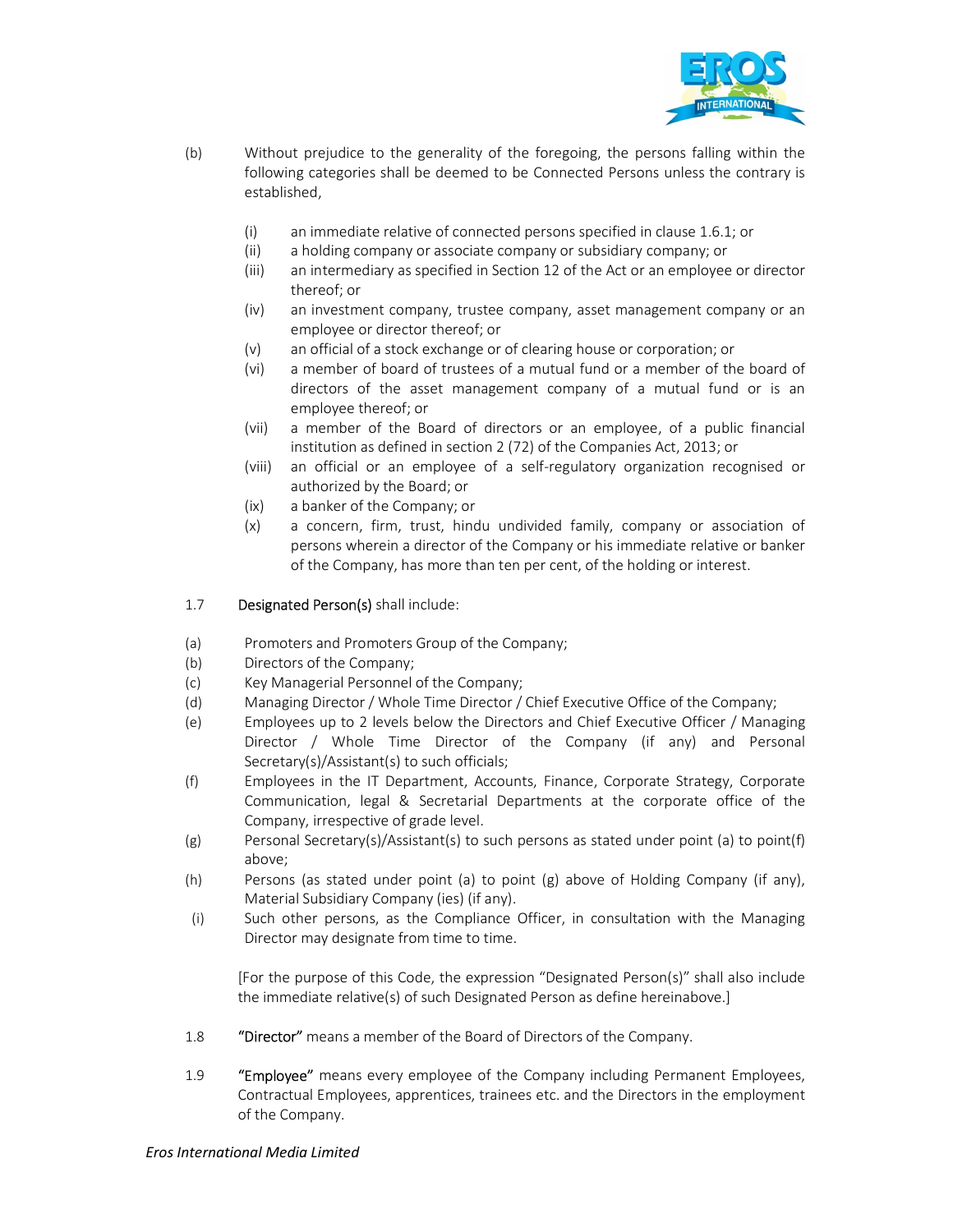

- 1.10 "Generally Available Information" means information that is accessible to the public on a non-discriminatory basis.
- 1.11 "Holding Company" means a Company as defined in Section 2(46) of the Companies Act, 2013 or under Regulation 2 of Listing Regulations, as amended from time to time.
- 1.12 "Immediate Relative" means a spouse of a person, and includes parent, sibling, and child of such person or of the spouse, any of whom is either dependent financially on such person or consults such person in taking decisions relating to trading in securities.
- 1.13 "Insider" means any person who,
	- (a) a connected person; or
	- (b) in possession of or having access to UPSI.
- 1.14 **"Key Managerial Person"** means person as defined in Section 2(51) of the Companies Act, 2013 or under Regulation 2 of Listing Regulations, as amended from time to time.
- 1.15 "Need to Know Basis" means sharing of UPSI shall be strictly as per the provisions of the "Eros's Code of Practices and Procedures for fair disclosure of UPSI".
- 1.16 "Ordinary Course of Business" includes regular and usual day to day transactions, general customs and practices of a business performed in the Company.
- 1.17 **"Promoter"** shall have the meaning assigned to it under the Securities and Exchange Board of India (Issue of Capital and Disclosure Requirements) Regulations, 2018 or any modification thereof.
- 1.18 **"Promoter Group"** shall have the meaning assigned to it under the Securities and Exchange Board of India (Issue of Capital and Disclosure Requirements) Regulations, 2018 or any modification thereof.
- 1.19 "Listing Regulations" Securities and Exchange Board of India (Listing Obligations and Disclosure Requirements) Regulations, 2015 and any amendments thereto.
- 1.20 "PIT Regulations" means the Securities and Exchange Board of India (Prohibition of Insider Trading) Regulations, 2015 and any amendments thereto.
- 1.21 **"Securities"** shall have the meaning assigned to it under the Securities Contracts (Regulation) Act, 1956 (42 of 1956) or any modification thereof except units of a mutual fund.
- 1.22 "Subsidiary Company" or "Subsidiary", means a Company as defined in Section 2(87) of the Companies Act, 2013 or under Regulation 2 of Listing Regulations, as amended from time to time.
- 1.23 **"Trading"** means and includes subscribing, buying, selling, dealing, or agreeing to subscribe, buy, sell, deal, pledge in any securities, and "trade" shall be construed accordingly.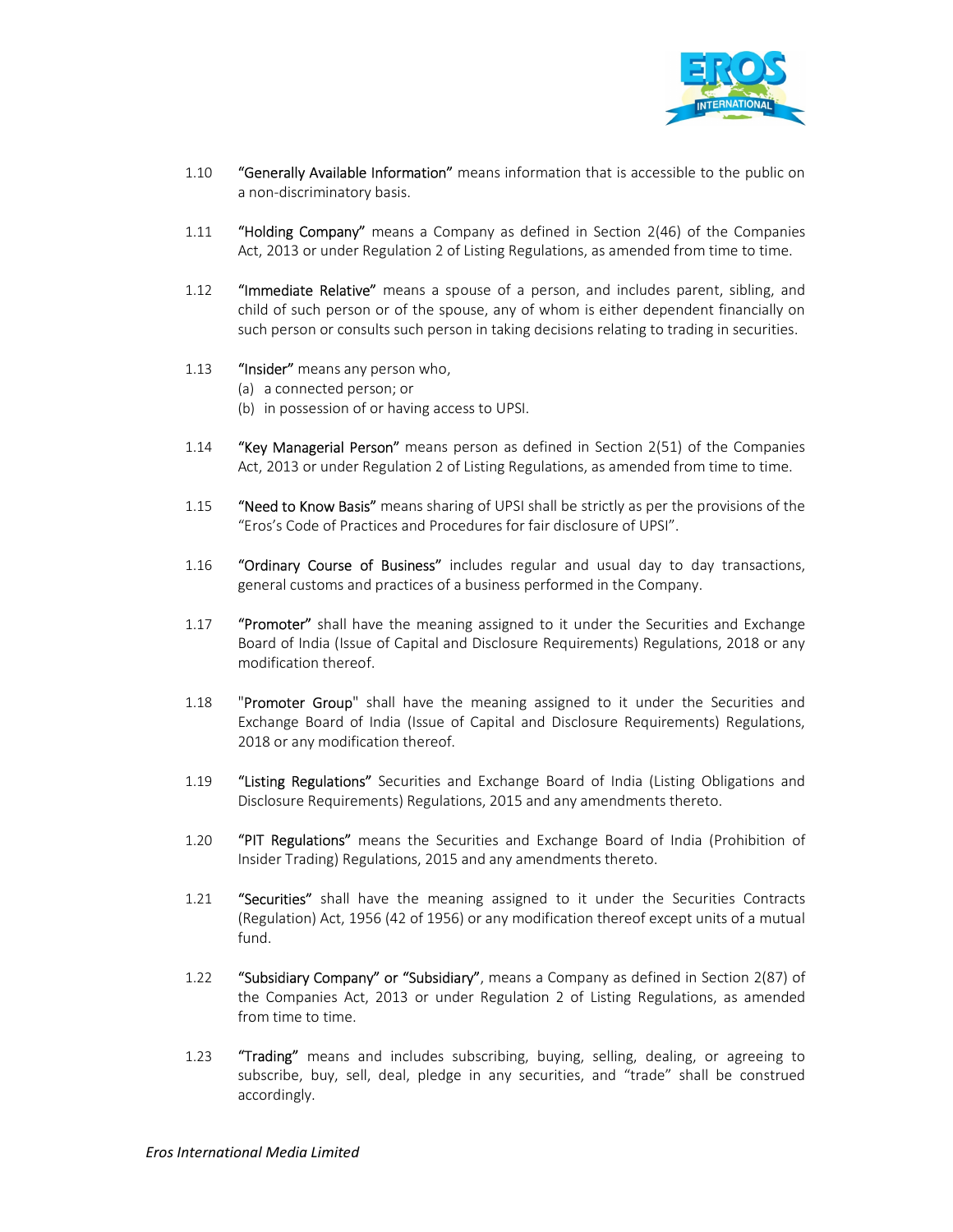

- 1.24 **"Trading Day"** means a day on which the recognized stock exchanges are open for trading.
- 1.25 **"Trading Plan"** means a plan for dealing in securities of the Company for a period not less than 12 (twelve) months by the Designated Person(s) not being a period earlier than 6 months post public disclosure of the plan.
- 1.26 **"Trading Window"** means the period during which trading may be carried out in the Company's Securities by Designated Person(s);
- 1.27 "Unpublished Price Sensitive Information" means any information, relating to a company or its securities, directly or indirectly, that is not generally available which upon becoming generally available, is likely to materially affect the price of the securities and shall, ordinarily including but not restricted to, information relating to the following:
	- (a) financial results;
	- (b) dividends;
	- (c) change in capital structure;
	- (d) mergers, de-mergers, acquisitions, delisting's, disposals and expansion of business and such other transactions;
	- (e) changes in key managerial personnel; and
	- (f) Such other events/ information as may be determined by the Compliance Officer in consultation with the Managing Director of the Company.

Words and expressions used and not defined in these regulations but defined in the Securities and Exchange Board of India Act, 1992 (15 of 1992), the Securities Contracts (Regulation) Act, 1956 (42 of 1956), the Depositories Act, 1996 (22 of 1996) or the Companies Act, 2013 (18 of 2013) and Rules and Regulations made thereunder shall have the meanings respectively assigned to them in those legislation.

# SECTION III: ADMINISTRATION OF CODE BY COMPLIANCE OFFICER

The Compliance Officer shall be *inter-alia* responsible for maintaining a record of the Designated Person(s) in the Company, compliance with policies, procedures, monitoring adherence to the rules for the preservation of UPSI, Pre-clearing of trades of Designated Person(s), monitoring of trades and implementation of the Code of Conduct under the overall supervision of the Board of Directors of the Company.

The Compliance Officer shall further be responsible to assist all the Employees, including the Designated Person(s) in addressing any clarifications regarding PIT Regulations and the Company's Code of Conduct. The Compliance Officer may also, in consultation with the Authorized Representative and shall as directed by the Board, specify period for closure of Trading Window from time to time and immediately make an announcement thereof. In this regard, Compliance Officer is required to ensure that the trading window shall not be re-opened earlier than forty-eight hours from the date of dissemination of information to the public.

The Compliance Officer shall place report in respect of trading in the securities by Designated Person(s) and such other Employees as the Board deems fit before the Chairman of the Board and Audit Committee not less than once in a year.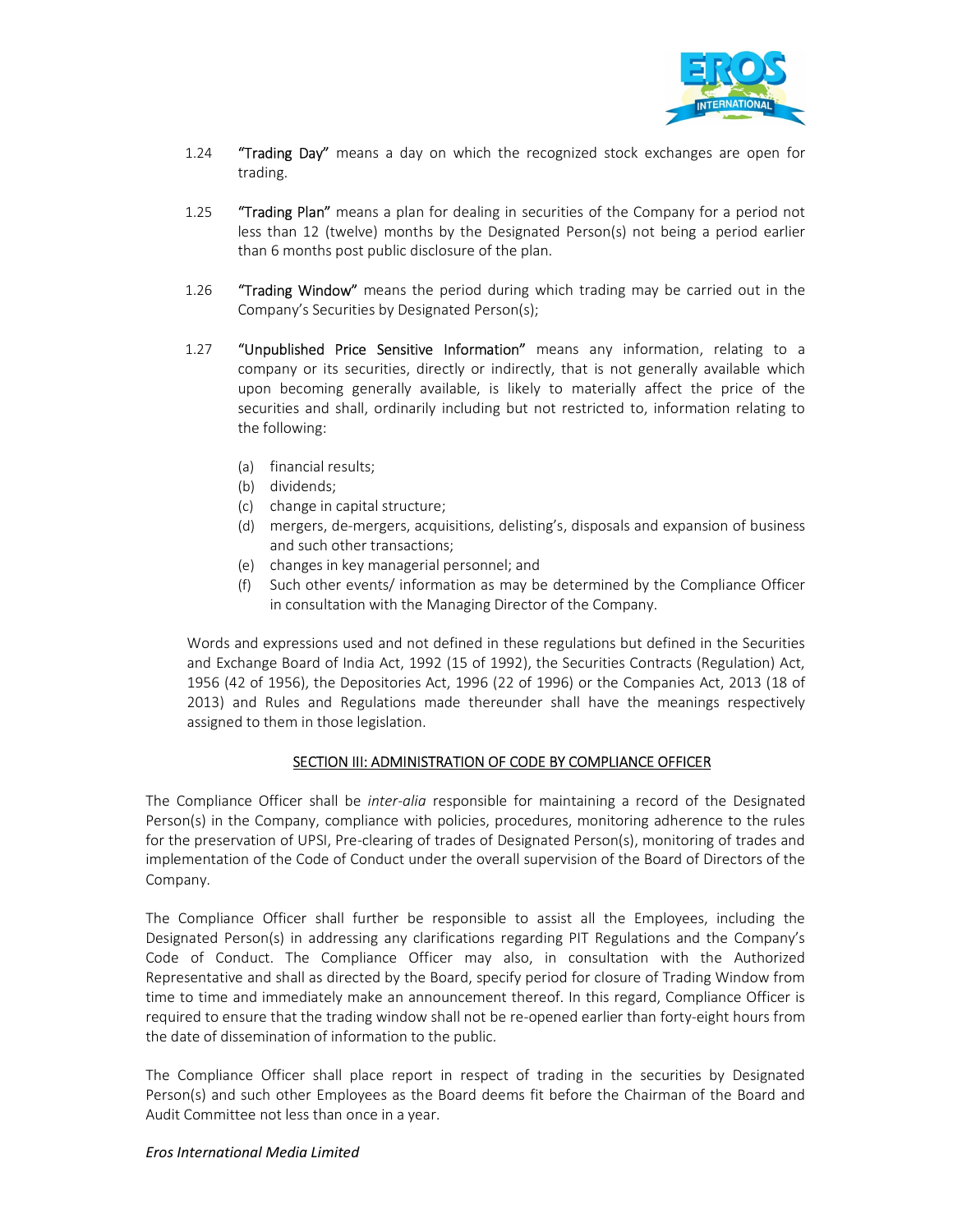

The Compliance Officer may formulate a Committee to ensure effective implementation, monitoring and compliance of the Code.

The Compliance Officer shall obtain requisite declarations from the Designated Person(s) to prevent the acts of insider trading.

# SECTION IV: RESTRICTION ON SHARING OR COMMUNICATION OF UPSI AND FORMULATION OF CHINESE **WALLS**

### 1. Restriction on Sharing or Communication of UPSI

- (a) All information shall be handled within the Company on a need-to-know basis and no UPSI shall be communicated to any person except in furtherance of his/her legitimate purposes, performance of duties or discharge of his/her legal obligations.
- (b) For the purpose of this section, the term legitimate purpose shall include sharing of UPSI in the ordinary course of business by a Designated Person(s) with partners, collaborators, lenders, customers, suppliers, merchant bankers, legal advisors, auditors including internal auditors and secretarial auditors, insolvency professionals or other advisors or consultants.
- (c) Further any person in receipt of UPSI pursuant to a "legitimate purpose" shall be considered an "Insider" and due notice shall be given to such persons to maintain confidentiality of such UPSI in compliance with this Code and SEBI (PIT) Regulations.
- (d) Any disclosure of the UPSI made in compliance to the Code of Fair Disclosure of the UPSI made by a Designated Person(s) shall only be done through his / her official email id or such other modes as may be determined by the Board from time to time.

# 2. Chinese Wall

To prevent the misuse of UPSI, the Company has adopted following norms for Chinese Wall procedures, which separates those departments which routinely have access to UPSI, considered as 'Inside Areas' from other departments providing support services, considered as 'Public Areas':

- (a) The Designated Person(s) in the Inside Areas are not allowed to communicate any UPSI to anyone in the Public Areas, except in accordance with the Policy on determination of legitimate purposes.
- (b) The Company shall have a process for defining Insider Areas and Public Areas, maintaining securely, computer files containing confidential information and physical storage for documents relating to UPSI as determined by the compliance officer.
- (c) All the UPSI is to be handled on the Need to Know basis only. All the non-public information directly received by any employee should immediately be reported to the Head. In exceptional circumstances employees from the public areas may be bought "over the wall" and given the UPSI on the Need to Know Basis, after an intimation to the Compliance Officer.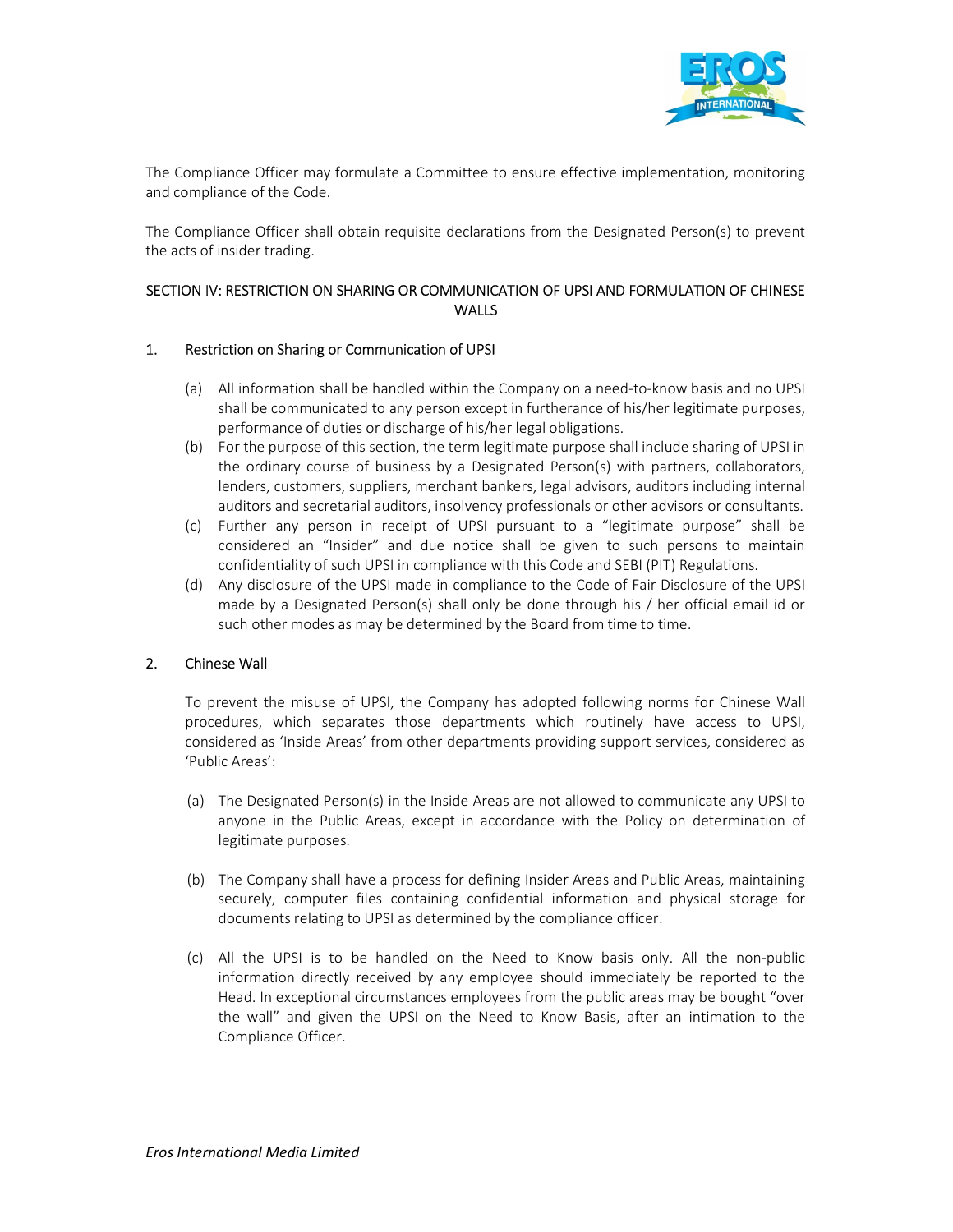

### SECTION V: TRADING BY DESIGNATED PERSONS

#### A. Trading Window and Window Closure:

- (a) Trading in securities of the Company shall only be done when the Trading Window is open and within the threshold limit prescribed hereunder and shall not trade in the securities of the Company during the period when the Trading Window is closed.
- (b) The Trading Window shall be closed by the Compliance Officer as may be decided by him/her prior to UPSI is published.
- (c) The Trading Window shall remain closed from such date as specified or determined by the Compliance Officer to consider:
	- (i) Declaration of Financial Results (quarterly and annual);
	- (ii) Declaration of Dividends (interim and final);
	- (iii) Issue of securities by way of public/rights/bonus etc.;
	- (iv) Any major expansion plans;
	- (v) Amalgamation, mergers, takeovers and buy-back;
	- (vi) Disposal of whole or substantially whole of the undertaking;
	- (vii) Acquisition, de-merger, restructuring, scheme of arrangement, spin-off of divisions etc.;
	- (viii) Consolidation / splitting of shares as prescribed under Section 61 of the Companies Act, 2013 or any amendments thereto, from time to time;
	- (ix) Voluntary de-listing of shares by the company;
	- (x) For such other matters as determined by the Compliance Officer from time to time.
- (d)In case of ESOPs, if any, exercise of option may be allowed in the period when the trading window is closed. However, sale of shares allotted on exercise of ESOPs, if any, shall not be allowed when trading is closed.
- (e) The Trading Window shall be opened not earlier than 48 (forty eight) hours after UPSI becomes Generally Available Information.
- (f) The Compliance Officer shall intimate the closure of Trading Window to all the Designated Person(s) / concerned Designated Person(s), respectively, of the Company when he determines that a Designated Person(s) or class of Designated Person(s) can reasonably be expected to have possession of UPSI.
- (g) The Trading Window shall also be applicable to any person having contractual or fiduciary relation with the Company, such as auditors, accountancy firms, law firms, etc., currently assisting or advising the Company, or if they were associated with the company, directly or indirectly, six months prior to the trading window.

#### B. Pre-clearance of trades:

Any Designated Person(s), who intends to deal in the securities of the Company when the Trading Window is opened and if the value of the proposed trade is in excess of Rs. 10 Lakhs (market value), whether in one transaction or series of transaction, over any calendar quarter should take pre-clearance of the transaction. However, no Designated Person(s) shall be entitled to apply for pre-clearance of any proposed trade if such Designated Person(s) is in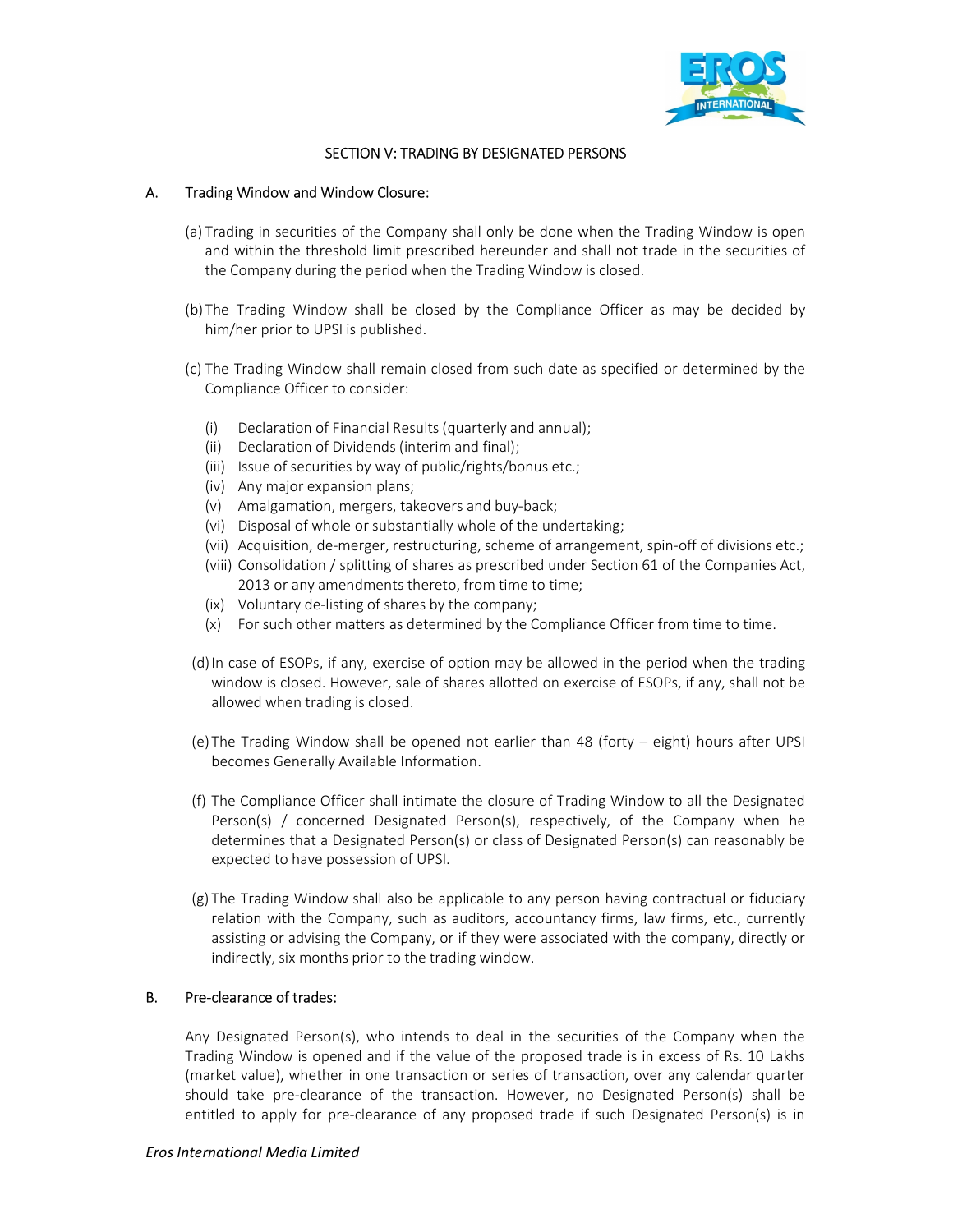

possession of UPSI even if the Trading Window is not closed and hence, he/she shall not be allowed to trade.

- (a) An application may be made in the prescribed form (Annexure  $-1$ ) to the Compliance Officer indicating the estimated number of securities / the value of securities that the Designated Person(s) intends to deal in, the details as to the depository with which he has a security account, the details as to the securities in such depository mode and such other details as may be required by any rule made by the Company in this behalf.
- (b) An undertaking (Annexure 2) shall be executed in favour of the Company by such Designated Person(s)
- (c) The Designated Person(s) shall execute their order (Annexure 3) in respect of securities of the Company in not less than 7 (seven) trading days after the approval of pre-clearance is given. The Designated Person(s) shall file within 2 (two) working days of the execution of the deal, the details of such deal with the Compliance Officer in the prescribed form **(Annexure - 4)** or any other form as may be prescribed by SEBI, from time to time. In case the transaction is not undertaken, a nil report to that effect shall be filed.
- (d) If the order is not executed within 7 (seven) trading days after the approval is given, then the applicant shall get the transaction pre-clear again.
- (e) The mode of applying for pre-clearance and its approval there of shall be made only through official email of the Company or through hard copy or any other electronic mode as approved by the Compliance Officer.

# C. Contra Trading or Minimum period of holding of securities:

- (a)All Designated Person(s) who buy or sell any number of shares of the Company shall not enter into a contra trade, i.e., make an opposite transaction i.e. sell or buy any number of shares during the next 6 (six) months following the prior transaction.
- (b)In case of subscription in the primary market (initial public offers), the abovementioned entities shall hold their investments for a minimum period of 30 (thirty) days. The holding period would commence when the securities are actually allotted.
- (c) However, the Compliance Officer may be empowered to grant relaxation to any person from strict application of Clause 3(a) and/or 3(b) above, for reasons to be recorded in writing provided that such relaxation does not violate PIT Regulations. However, no such sale will be permitted when the Trading Window is closed.
- (d)Contra trading restrictions shall not apply if trades are being done pursuant to a Trading Plan.

#### D. Trading while in possession of Unpublished Price Sensitive Information:

A Designated Person shall not, directly or indirectly:

(a) Trade in securities that are listed or proposed to be listed when in possession of UPSI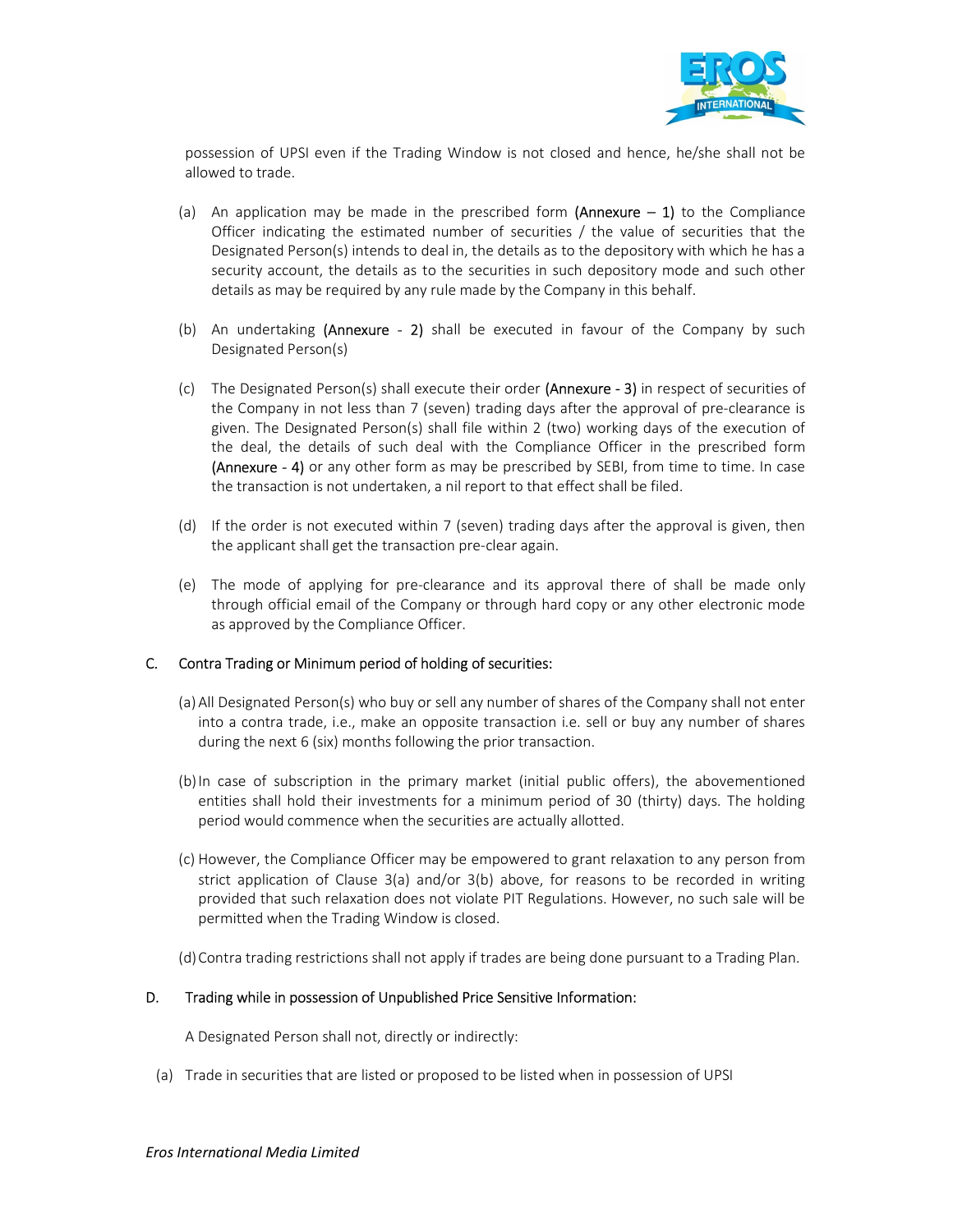

(b) Trade in securities of the Company, except when the Trading Window is open and the Designated Person is not in possession of UPSI

### E. Trading Plan:

A Designated Person, who may perpetually be in possession of UPSI, in order to plan for trades to be executed in future, shall formulate a Trading Plan for dealing in securities of the Company and present it to the Compliance Officer for approval and public disclosure pursuant to which trades may be carried out on his behalf in accordance with such approved Trading Plan. Trading Plan shall:

- (a) not entail commencement of trading on behalf of the Designated Person earlier than 6 (six) months from the public disclosure of the Plan;
- (b) not entail trading for the period between the  $20<sup>th</sup>$  (twentieth) trading day prior to the last day of any financial period for which quarterly results and annual result are required to be announced by the company and the second trading day after the disclosure of such financial results;
- (c) Trading Plan shall entail trading for a period of not less than 12 (twelve) months.
- (d) Not entail overlap of any period for which another Trading Plan is already in existence;
- (e) Trading Plan shall not entail trading in securities for market abuse.
- (f) The compliance officer shall review the trading plan to assess whether the plan would have any potential for violation of these regulations and shall be entitled to seek such express undertakings as may be necessary to enable such assessment and to approve and monitor the implementation of the plan.
- (g) The Trading Plan once approved shall be irrevocable and it shall be mandatorily have to be implemented and without being entitled to either deviate from it or to execute any trade in the securities outside the scope of the Trading Plan.

The Compliance Officer shall consider the Trading Plan made as above and shall approve it forthwith. However, he shall be entitled to take express undertakings as may be necessary to enable such assessment and to approve and monitor the implementation of the Trading Plan as per provisions of the Regulations.

However, the implementation of the Trading Plan shall not be commenced, if at the time of formulation of the plan, the Insider is in possession of any UPSI and the said information has not become generally available at the time of the commencement of implementation. The commencement of the Trading Plan shall be deferred until such UPSI becomes generally available information. Further, the Designated Person shall also not be allowed to deal in securities of the Company, if the date of trading in securities of the Company, as per the approved Trading Plan, coincides with the date of closure of Trading Window announced by the Compliance Officer.

Upon approval of the Trading Plan, the Compliance Officer shall notify the plan to the stock exchanges on which the securities are listed.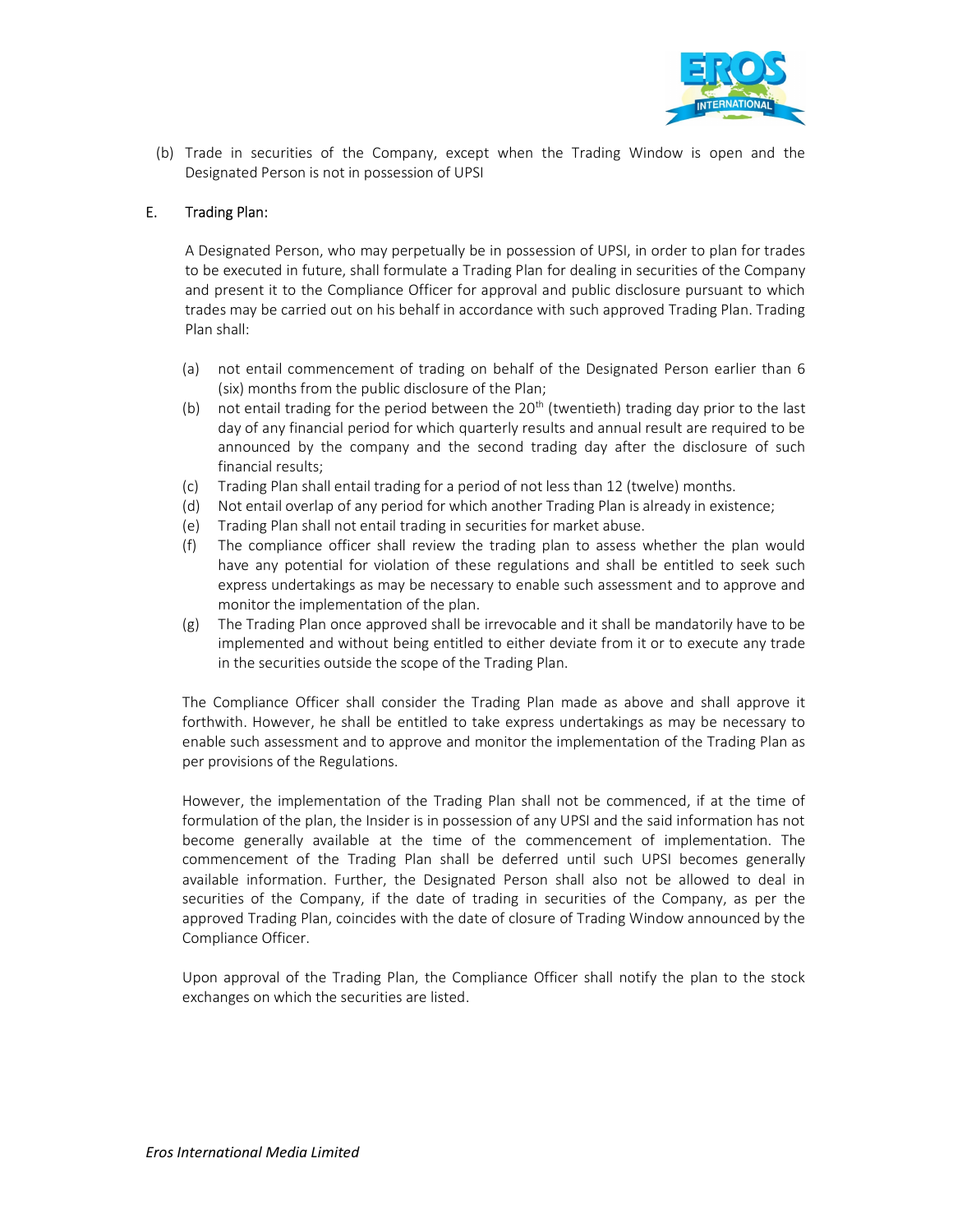

## SECTION VI: DISCLOSURE BY PROMOTER/ PROMOTER GROUP/ KEY MANAGERIAL PERSONNEL/ DESIGNATED PERSONS

## 1. Initial Disclosures:

- (a) For the purpose of this Section, every Promoter, Member of Promoter Group, Key Managerial Personnel and Director of the Company shall disclose his/her details in the format (Annexure  $-$  5A) within a period a period of 30 (thirty) days from this Code coming into effect.
- (b) For the purpose of this Section, any person on becoming a Designated Person(s) shall disclose the details as mentioned in Point No 4 and 5 of this section in the format (Annexure – 5B) within a period of 30 (thirty) days to the Compliance Officer.
- (c) Every person on appointment as a key managerial personnel or a director of the company or upon becoming a Promoter or Member of Promoter Group shall disclose his/her holding of securities of the company as on the date of appointment or becoming a Promoter, to the company within seven days of such appointment or becoming a Promoter in the format (Annexure – 5B).

### 2. Continual Disclosures:

- (a) Every Designated Person(s) shall disclose to the Company the number of such securities acquired or disposed of within 2 (two) trading days of such transaction if the value of the securities traded, whether in one transaction or a series of transaction over any calendar quarter, aggregates to a traded value in excess of Rs. 10,00,000/- (Rupees Ten Lakhs Only) in the format prescribed (Annexure  $-$  5C) or such other format as may be prescribed by SEBI, from time to time.
- (b) Disclosure by the Company to the Stock Exchange:

Wherever mandated by the PIT Regulations, the Compliance Officer within the mandated time frame shall disclose the information received to the Stock Exchanges.

# 3. Annual Disclosure:

Designated Person(s) shall disclose his/her holding as on  $31<sup>st</sup>$  March of every year within a period of 30 (thirty) days from the end of each year in the format prescribed (Annexure  $-6$ ).

- 4. Designated Person(s) shall be required to disclose names and Permanent Account Number or any other identifier authorized by law of the following persons to the Company on an annual basis to the Compliance Officer and as and when the information changes:
	- (a) immediate relatives.
	- (b) Persons with whom such Designated Person(s) shares a material financial relationship, i.e., a relationship in which one person is a recipient of any kind of payment such as by way of a loan or gift during the immediately preceding twelve months, equivalent to at least 25% of such payer's annual income but shall exclude relationships in which the payment is based on arm's length transactions.
	- (c) Phone, mobile and cell numbers which are used by them.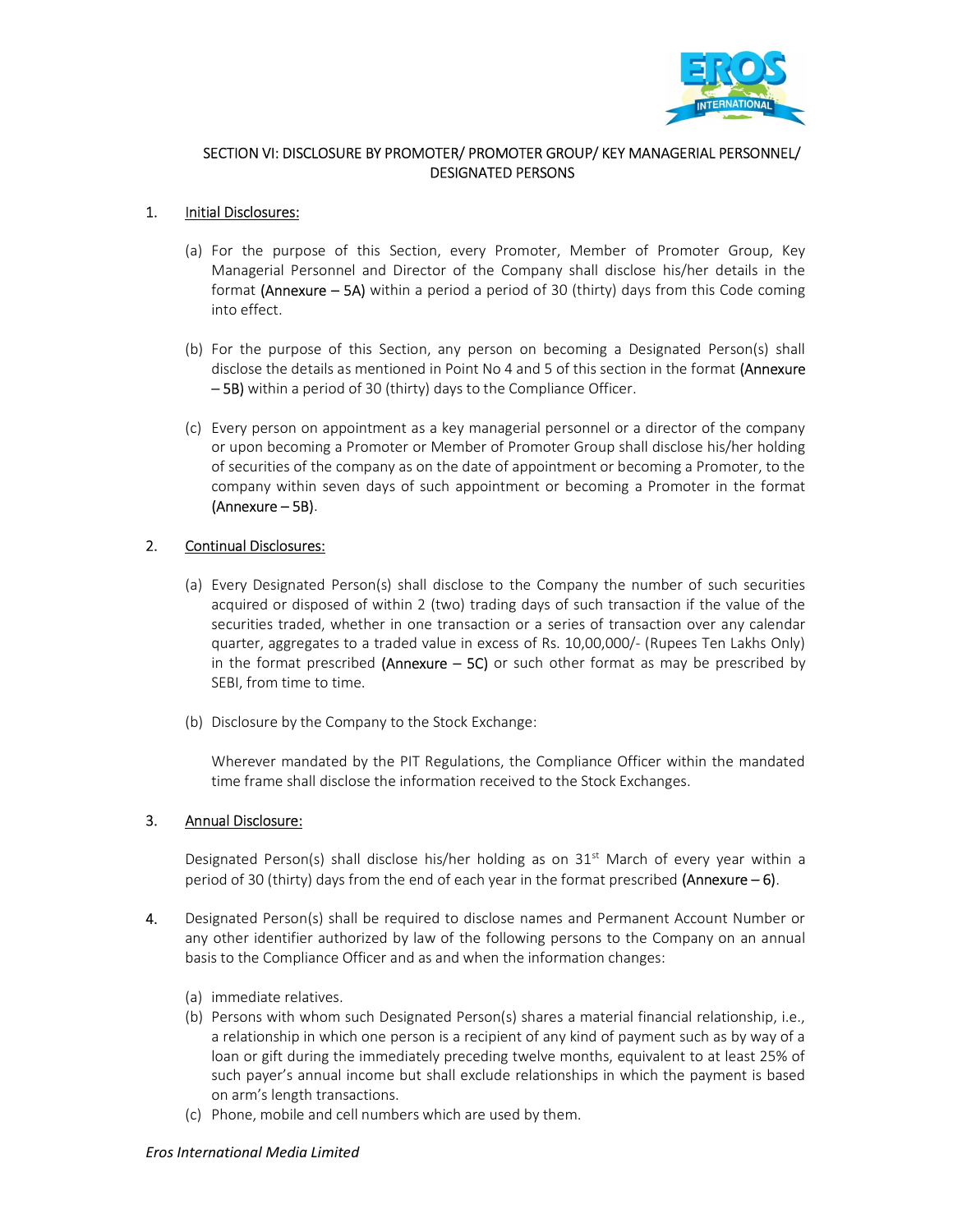

5. Designated Person(s) shall be required to disclose names of educational institutions from which they have designated and names of their past employers on a one-time basis.

# SECTION VII: INTRODUCTION OF INDIVIDUALS ON SENSITIVE TRANSACTIONS THAT MAY INVOLVE OR GIVE RISE TO UNPUBLISHED PRICE SENSITIVE INFORMATION

- 1. In case of any transaction in the Company which is of sensitive nature i.e. it may involve UPSI or may give rise to UPSI, then the Designated Person(s) shall first intimate to the Head of Department and the respective head of the Department to which the transaction pertains shall:
	- $\triangleright$  Brief the individuals and made them aware about their duties and responsibilities after receiving such sensitive information.
	- $\triangleright$  Brief about the penalties and liabilities that attaches to misuse of such information as provided to such persons.
	- $\triangleright$  Get a signed Non Disclosure agreement or such other agreements as deem fit by the Head of the Department so as to ensure that no leak of UPSI takes place. In case it is not practical to sign the aforesaid Non-Disclosure Agreement, then a written notice shall be given by the Head of the department sharing the UPSI to the person receiving UPSI to maintain confidentiality of the information shared with such person. Detail of such written notice shall also be given by the Head of the Department sharing the UPSI to the Compliance Officer simultaneously.
	- $\triangleright$  Intimate the same to the Compliance Officer with all such requisite details of sharing such information.
	- $\triangleright$  The Compliance Officer may ask for such additional information or do such additional acts as he may deem fit to ensure the Compliance of this Code and SEBI (PIT) Regulations.

# SECTION VIII: PENALTY FOR CONTRAVENTION OF THE CODE

#### 1. Penalty for contravention of the Code:

- a) An Insider who acts in contravention of these Rules shall be liable to have his services or relationship with the Company, as the case may be, terminated.
- b) Directors, Officers and employees of the Company who violate these rules shall be subject to disciplinary action by the Company in accordance with applicable laws.
- c) The SEBI or any other appropriate regulatory authority would also be informed of the violation of these Rules so that appropriate action may be taken.

# SECTION IX: APPLICABILITY

This Policy has been revised to incorporate the amendments in the PIT Regulations and shall be effective from April 1, 2019. In case there are any subsequent modification(s) / amendment(s) / notification(s) / circular(s) to PIT Regulations or the Act and Rules made thereunder, it shall apply to this Policy automatically and this Policy shall stands amended automatically and in the event of any conflict between this Policy and the applicable laws, the applicable laws shall prevail.

#### \*\*\*\*\*\*\*\*\*\*\*\*\*\*\*\*\*\*\*\*\*\*\*\*\*\*\*\*\*\*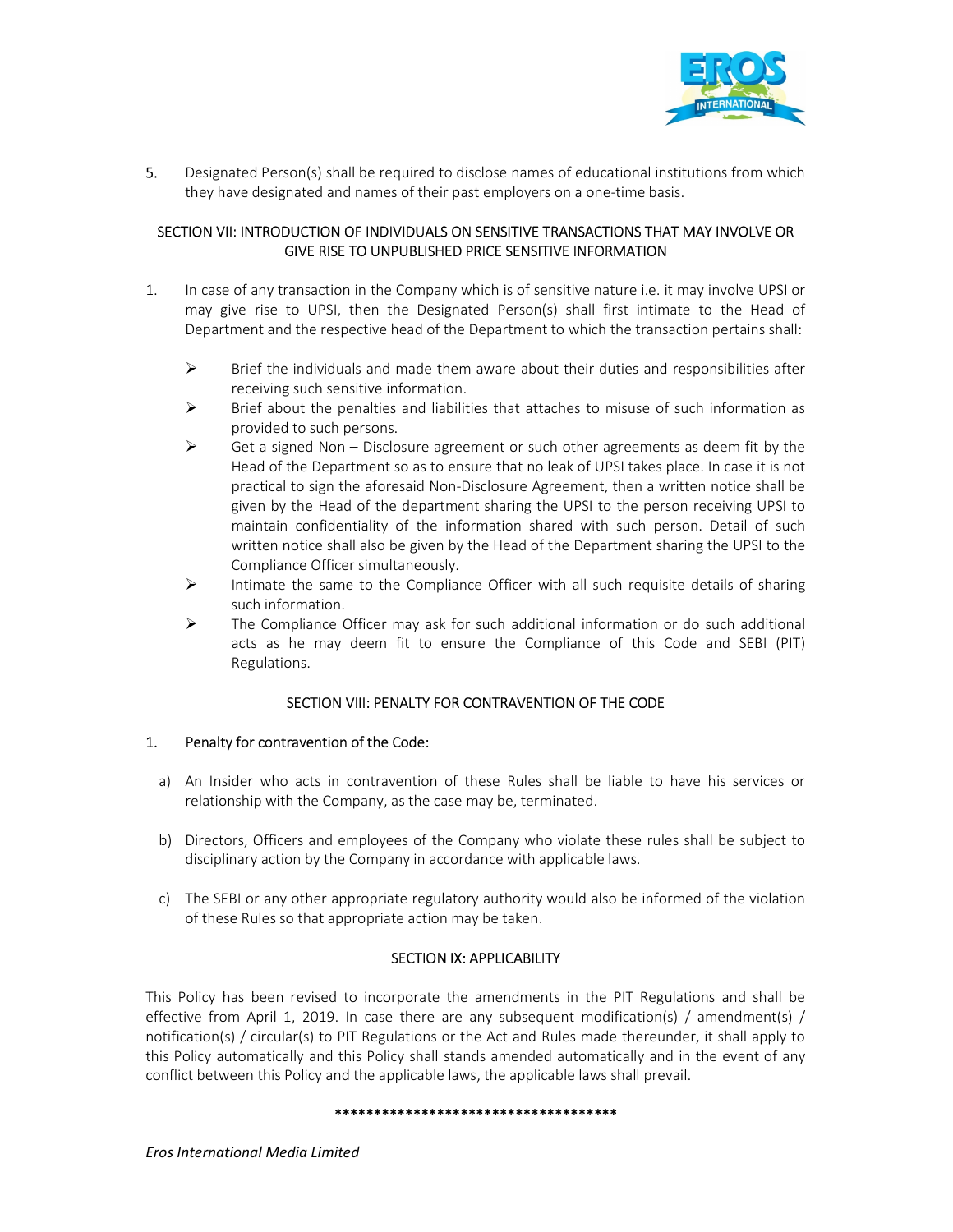

# ANNEXURE -1 SPECIMEN OF APPLICATION FOR PRE-CLERANCE APPROVAL

Date:

To The Compliance Officer EROS International Media Limited Mumbai

Dear Sir/Madam,

# SUB: Application for Pre – clearance approval in securities of the Company

| Pursuant to the SEBI (Prohibition of Insider Trading) Regulations, 2015 and the Company's Code of |                                    |                                                        |                                                                                                      |  |  |  |
|---------------------------------------------------------------------------------------------------|------------------------------------|--------------------------------------------------------|------------------------------------------------------------------------------------------------------|--|--|--|
| Internal Procedures and Conduct for Regulating, Monitoring and Reporting of Trading in Securities |                                    |                                                        |                                                                                                      |  |  |  |
|                                                                                                   |                                    |                                                        | by Designated Person(s). I seek approval to purchase / sale / subscription of $\qquad \qquad$ equity |  |  |  |
|                                                                                                   |                                    | shares of the Company as per details given below:      |                                                                                                      |  |  |  |
| 1.                                                                                                | Name of the applicant              |                                                        |                                                                                                      |  |  |  |
| 2.                                                                                                | Designation and Employee Code      |                                                        |                                                                                                      |  |  |  |
| 3.                                                                                                |                                    | Number of securities held as on date                   |                                                                                                      |  |  |  |
| 4.                                                                                                | Folio No. / DP ID / Client ID No.) |                                                        |                                                                                                      |  |  |  |
| 5.                                                                                                |                                    | The proposal is for $\vert$ (a) Purchase of securities |                                                                                                      |  |  |  |
|                                                                                                   |                                    | (b) Subscription to securities                         |                                                                                                      |  |  |  |
|                                                                                                   |                                    | (c) Sale of securities                                 |                                                                                                      |  |  |  |
| 6.                                                                                                |                                    | Proposed date of trading in securities                 |                                                                                                      |  |  |  |
| 7 <sub>1</sub>                                                                                    |                                    | Estimated number of securities proposed to be          |                                                                                                      |  |  |  |
|                                                                                                   | acquired/ subscribed/ sold         |                                                        |                                                                                                      |  |  |  |
| 8.                                                                                                |                                    | Price at which the transaction is proposed             |                                                                                                      |  |  |  |
| 9.                                                                                                |                                    | Current market price (as on date of application)       |                                                                                                      |  |  |  |
| 10. Whether the proposed transaction will be through                                              |                                    |                                                        |                                                                                                      |  |  |  |
|                                                                                                   |                                    | stock exchange or off-market deal                      |                                                                                                      |  |  |  |
|                                                                                                   |                                    | 11. Folio No. / DP ID / Client ID No. where the        |                                                                                                      |  |  |  |
|                                                                                                   |                                    | securities will be credited / debited                  |                                                                                                      |  |  |  |

I enclose herewith the form of Undertaking signed by me.

Yours Faithfully,

Signature Name of the Employee Employee Code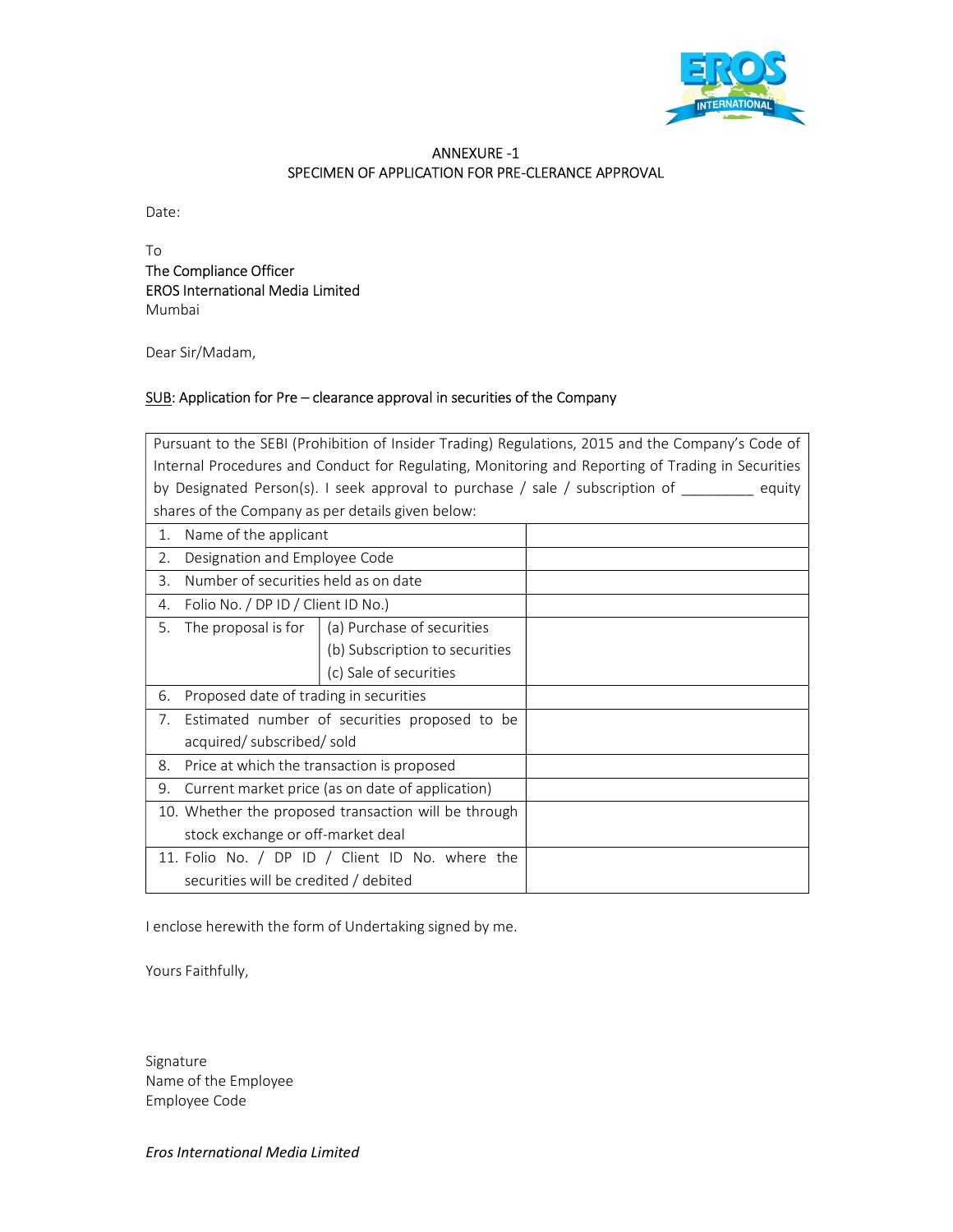

# ANNEXURE - 2

# FORMAT OF UNDERTAKING TO BE ACCOMPANIED WITH THE APPLICATION FOR PRE-CLEARANCE

### UNDERTAKING

#### To EROS International Media Limited Mumbai

|                                                            | of the Company residing at |
|------------------------------------------------------------|----------------------------|
| am desirous of dealing in                                  |                            |
| shares of the Company as mentioned in my application dated | for pre-clearance of the   |
| transaction.                                               |                            |

I further declare that I am not in possession of or otherwise privy to any UPSI (as defined in the EROS Code of Internal Procedures and Conduct for Regulating, Monitoring and Reporting of Trading in Securities by Designated Person(s) (the Code) up to the time of signing this Undertaking.

In the event that I have access to or received any information that could be construed as "Price Sensitive Information" as defined in the Code, after the signing of this undertaking but before executing the transaction for which approval is sought, I shall inform the Compliance Officer of the same and shall completely refrain from dealing in the securities of the Company until such information becomes public.

I declare that I have not contravened the provisions of the Code as notified by the Company from time to time.

I undertake to submit the necessary report within 2 (two) trading days of execution of the transaction / a 'Nil' report if the transaction is not undertaken.

If approval is granted, I shall execute the deal within 7 (seven) trading days of the receipt of approval failing which I shall seek pre-clearance.

I declare that I have made full and true disclosure in the matter.

Date: Signature: \_\_\_\_\_\_\_\_\_\_\_\_\_ Name:

\* Indicate number of shares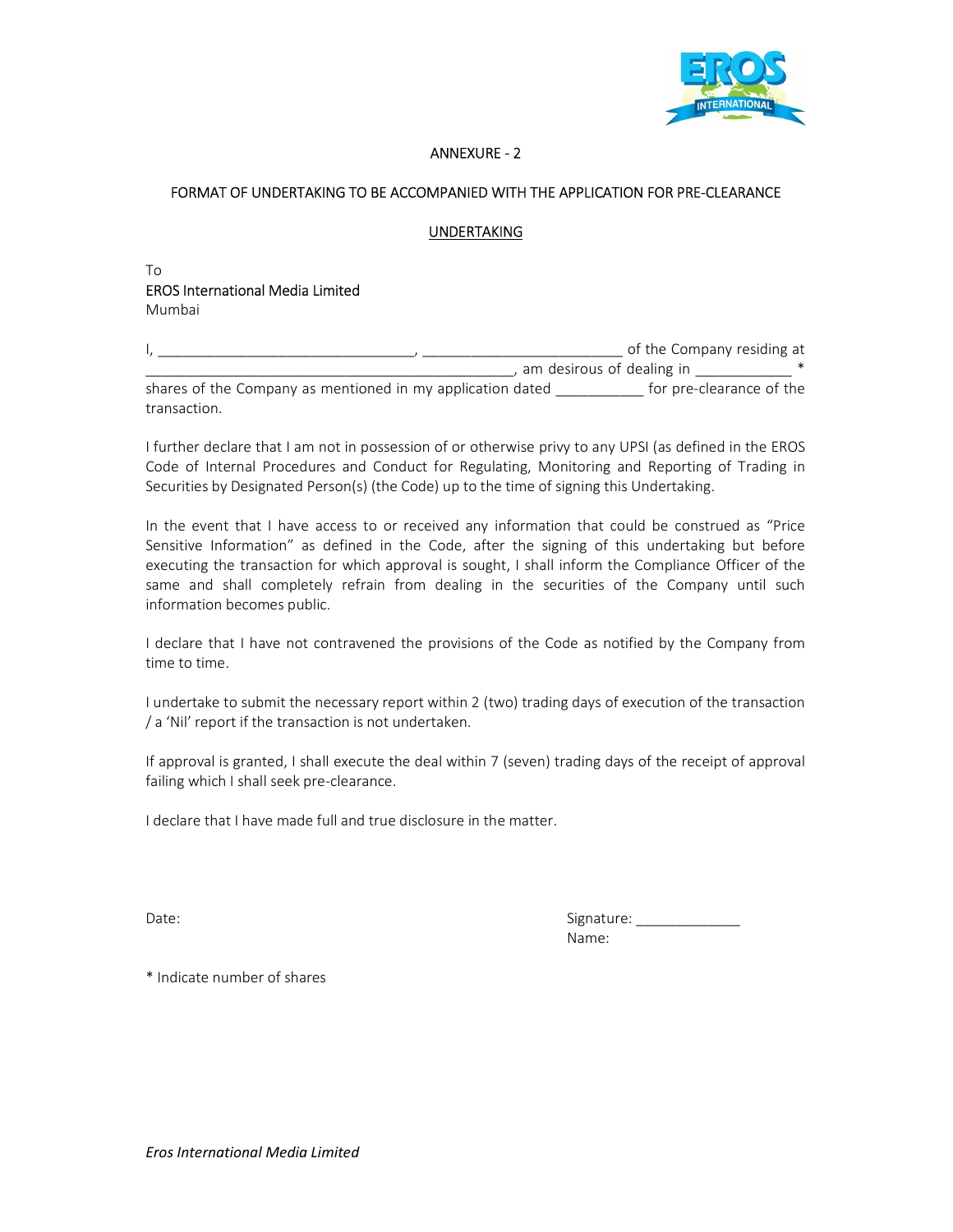

# ANNEXURE – 3

### FORMAT FOR PRE- CLEARANCE ORDER

| Tο           |  |
|--------------|--|
| Name:        |  |
| Designation: |  |
| Place:       |  |

| This is to inform you that your request for dealing in | (nos.) shares of the Company as                    |
|--------------------------------------------------------|----------------------------------------------------|
| mentioned in your application dated                    | is approved. Please note that the said transaction |
| must be completed on or before                         | (date) that is within 7 trading days from today.   |

In case you do not execute the approved transaction /deal on or before the aforesaid date you would have to seek fresh pre-clearance before executing any transaction/deal in the securities of the Company. Further, you are required to file the details of the executed transactions in the attached format within 2 days from the date of transaction/deal. In case the transaction is not undertaken a 'Nil' report shall be necessary.

Yours faithfully, for EROS International Media Limited

#### Compliance Officer

Date: \_\_\_\_\_\_\_\_\_\_\_\_\_\_\_

Encl: Format for submission of details of transaction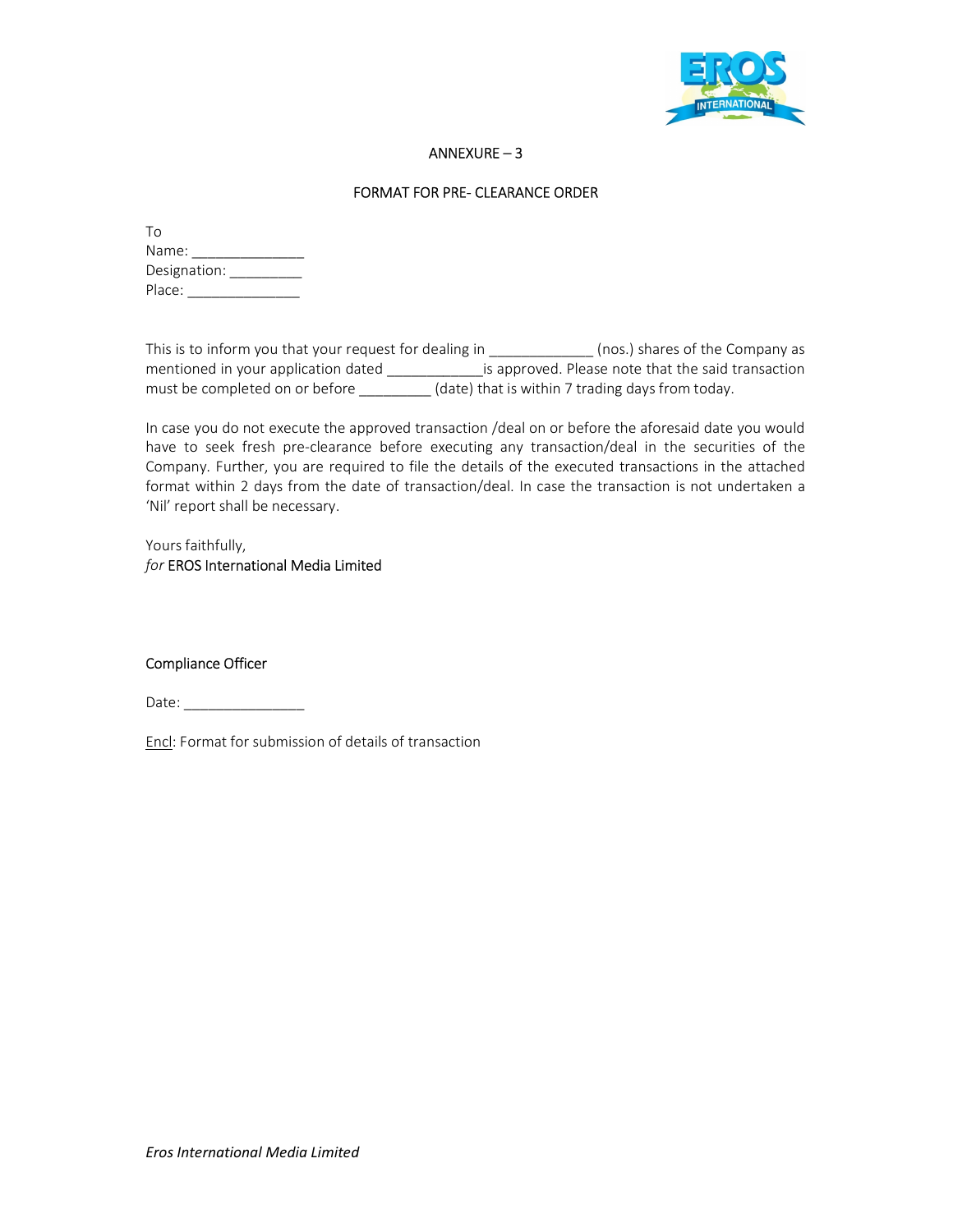

# ANNEXURE – 4

# FORMAT FOR DISCLOSURE OF TRANSACTIONS

(To be submitted within 2 days of transaction / dealing in securities of the Company)

To

## The Compliance Officer Eros International Media Limited Mumbai

I hereby inform that I

• have not bought / sold/ subscribed any securities of the Company

• have bought/sold/subscribed to \_\_\_\_\_\_\_\_ securities as mentioned below on \_\_\_\_ (date)

| Name of Holder | No. of securities<br>dealt with | Bought / sold /<br>subscribed | DP ID/Client ID /<br>Folio No | Price (Rs.) |
|----------------|---------------------------------|-------------------------------|-------------------------------|-------------|
|                |                                 |                               |                               |             |
|                |                                 |                               |                               |             |
|                |                                 |                               |                               |             |

In connection with the aforesaid transaction(s), I hereby undertake to preserve, for a period of 3 years and produce to the Compliance Officer / SEBI any of the following documents:

- 1. Broker's contract note.
- 2. Proof of payment to/from brokers.
- 3. Extract of bank passbook/statement (to be submitted in case of demat transactions).
- 4. Copy of Delivery instruction slip (applicable in case of sale transaction).

I agree to hold the above securities for a minimum period of six months. In case there is any urgent need to sell these securities within the said period, I shall approach the Compliance Officer for necessary approval. (applicable in case of purchase / subscription).

I declare that the above information is correct and that no provisions of the Company's Code and/or applicable laws/regulations have been contravened for effecting the above said transactions(s).

Signature:

Name:

Designation:

Date: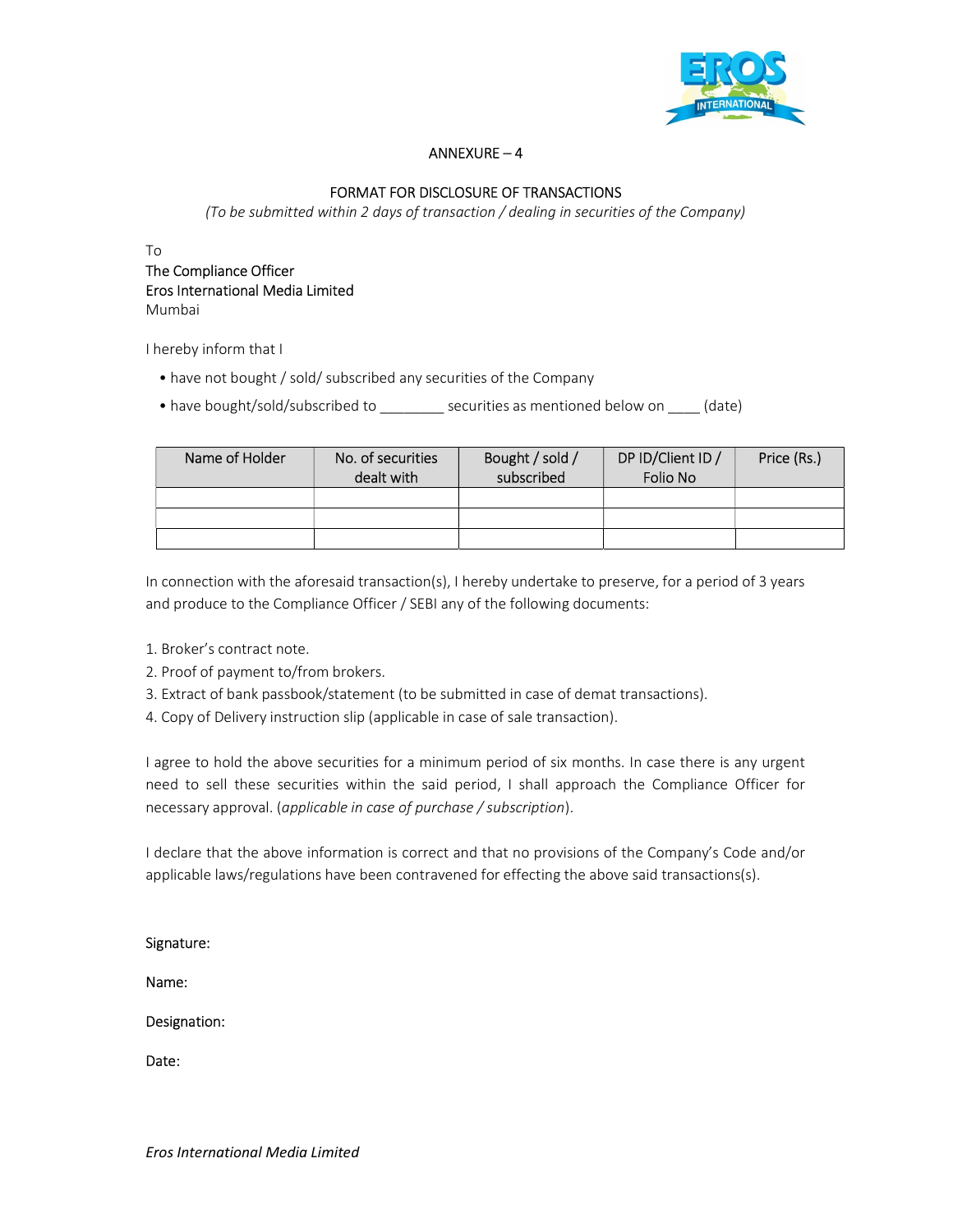#### Annexure – 5A

#### FORM A

# SEBI (Prohibition of Insider Trading) Regulations, 2015

[Regulation 7 (1) (a) read with Regulation 6 (2) – Initial disclosure to the Company]

#### Name of the Company: Eros International Media Limited ISIN of the Company: INE416L01017

#### Details of Securities held by Promoter, Key Managerial Personnel (KMP), Director and other such persons as mentioned in Regulation 6(2)

| Name, PAN No, CIN/DIN  | Category of Person (Promoters/ Member of   | Securities held as on the date of regulation coming into                       | % of |              |
|------------------------|--------------------------------------------|--------------------------------------------------------------------------------|------|--------------|
| & address with contact | Promoter Group/ KMP / Directors/ immediate | force                                                                          |      | Shareholding |
| nos.                   | relatives/others etc.)                     | Type of security (For e.g. – Shares,<br>Warrants, Convertible Debentures etc.) | No.  |              |
|                        |                                            |                                                                                |      |              |
|                        |                                            |                                                                                |      |              |

Note: "Securities" shall have the meaning as defined under regulation 2(1)(i) of SEBI (Prohibition of Insider Trading) Regulations, 2015.

#### Details of Open Interest (OI) in derivatives of the company held by Promoter, Key Managerial Personnel (KMP), Director and other such persons as mentioned in Regulation 6(2)

|                | Open Interest of the Future contracts held as on the date of regulation |                         | Open Interest of the Option Contracts held as on the date of regulation coming |                                  |                |  |  |
|----------------|-------------------------------------------------------------------------|-------------------------|--------------------------------------------------------------------------------|----------------------------------|----------------|--|--|
|                | coming into force                                                       |                         |                                                                                | into force                       |                |  |  |
| Contract       | Number of units                                                         | Notional value in Rupee | Contract                                                                       | Number of units (contracts * lot | Notional value |  |  |
| Specifications | (contracts * lot size)                                                  | terms                   | Specifications                                                                 | size)                            | in Rupee terms |  |  |
|                |                                                                         |                         |                                                                                | 10                               |                |  |  |
|                |                                                                         |                         |                                                                                |                                  |                |  |  |
|                |                                                                         |                         |                                                                                |                                  |                |  |  |

Note: In case of Options, notional value shall be calculated based on premium plus strike price of options.

Name & Signature: Designation: Date: Place: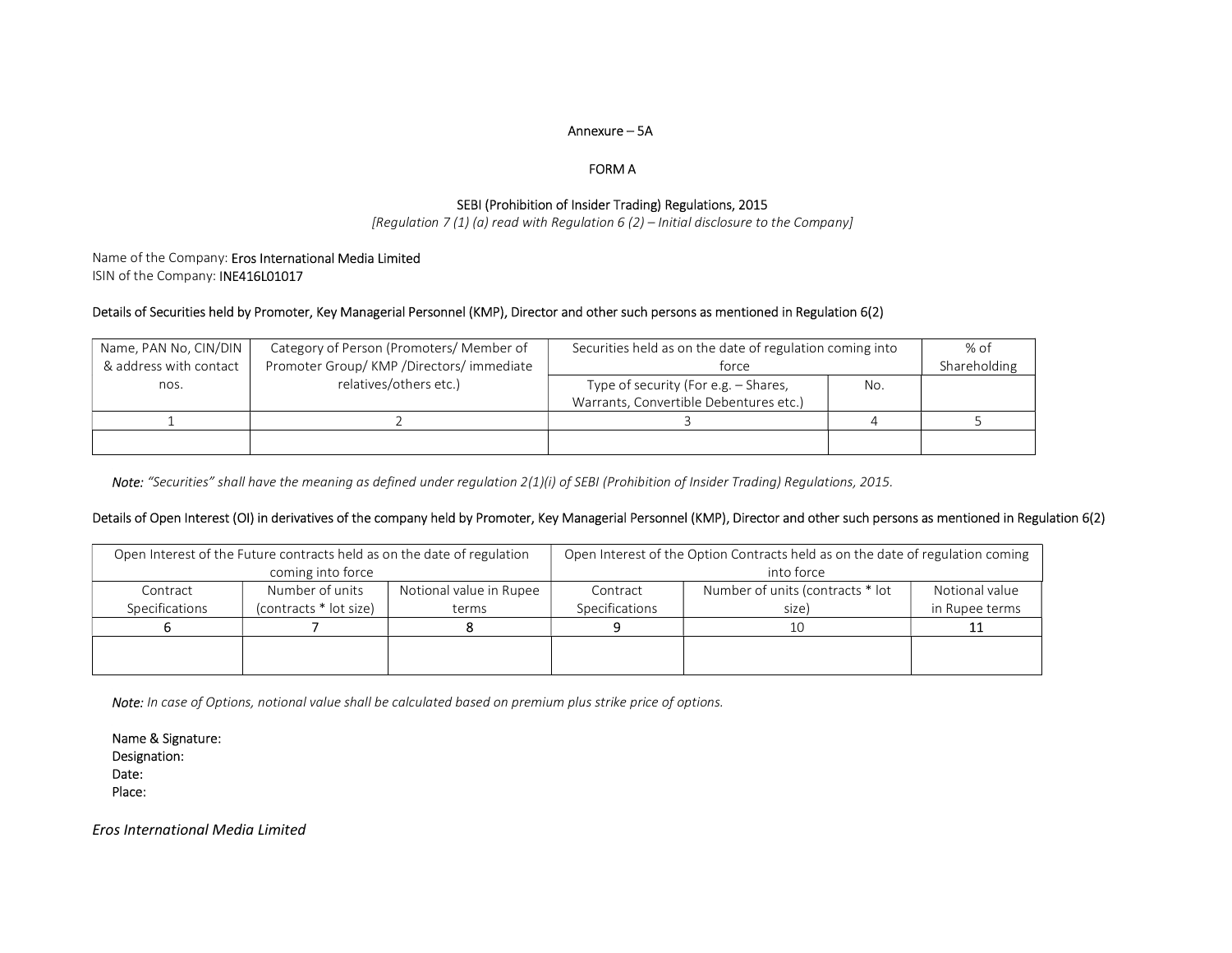#### Annexure – 5B

FORM-B

#### SEBI (Prohibition of Insider Trading) Regulations, 2015

[Regulation 7 (1) (b) read with Regulation 6(2) – Disclosure on becoming a Director /KMP/ Promoter]

Name of the Company: Eros International Media Limited ISIN of the Company: INE416L01017

Details of Securities held on appointment of Key Managerial Personnel (KMP) or Director or upon becoming a Promoter of a listed company and other such persons as mentioned in Regulation 6(2).

| Name, PAN,<br>CIN/DIN &      | Category of Person<br>(Promoters/KMP/           | Date of appointment of Director / KMP<br>OR    | Securities held at the time of becoming<br>Promoter/appointment of Director/KMP   | % of shareholding |  |
|------------------------------|-------------------------------------------------|------------------------------------------------|-----------------------------------------------------------------------------------|-------------------|--|
| Address with<br>contact nos. | Directors/immediate relative<br>to/others etc.) | Date of becoming<br>Promoter/Designated Person | Type of security<br>(For e.g. - Shares, Warrants,<br>Convertible Debentures etc.) | No.               |  |
|                              |                                                 |                                                |                                                                                   |                   |  |

Note: "Securities" shall have the meaning as defined under regulation 2(1)(i) of SEBI (Prohibition of Insider Trading) Regulations, 2015.

#### Details of Open Interest (OI) in derivatives of the company held on appointment of Key Managerial Personnel (KMP) or Director or upon becoming a Promoter of a listed company and other such persons as mentioned in Regulation 6(2).

|                                | Open Interest of the Future contracts held at the time of becoming |                         | Open Interest of the Option Contracts held at the time of becoming |                        |                         |  |
|--------------------------------|--------------------------------------------------------------------|-------------------------|--------------------------------------------------------------------|------------------------|-------------------------|--|
|                                | Promoter/appointment of Director/KMP                               |                         | Promoter/appointment of Director/KMP                               |                        |                         |  |
| <b>Contract Specifications</b> | Number of units (contracts                                         | Notional value in Rupee | <b>Contract Specifications</b>                                     | Number of units        | Notional value in Rupee |  |
|                                | * lot size)                                                        | terms                   |                                                                    | (contracts * lot size) | terms                   |  |
|                                |                                                                    |                         | 10                                                                 |                        |                         |  |

Note: In case of Options, notional value shall be calculated based on Premium plus strike price of options.

Name & Signature:

Designation:

Place:

Date: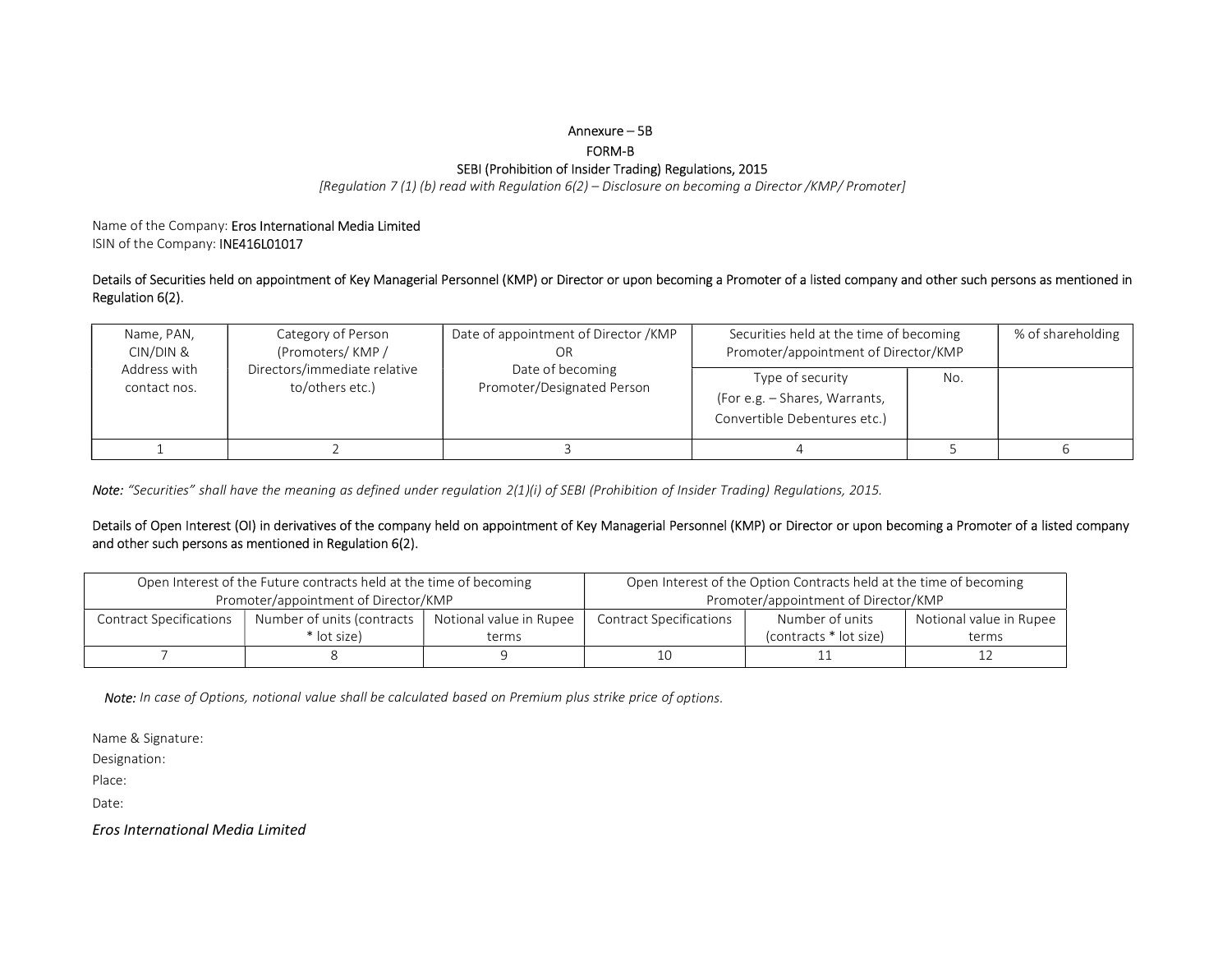#### Annexure – 5C FORM C SEBI (Prohibition of Insider Trading) Regulations, 2015

[Regulation 7 (2) read with Regulation  $6(2)$  – Continual disclosure]

Name of the Company: Eros International Media Limited ISIN of the Company: INE416L01017

#### Details of change in holding of Securities of Promoter, Employee or Director of a listed company and other such persons as mentioned in Regulation 6(2).

| Name,     | Category of  | Securities held prior to |              |                  |     | Securities acquired/Disposed |             | Securities held post |           | Date of allotment      |    | Date of    | Mode of            |
|-----------|--------------|--------------------------|--------------|------------------|-----|------------------------------|-------------|----------------------|-----------|------------------------|----|------------|--------------------|
| PAN,      | Person       | acquisition/disposal     |              |                  |     |                              |             | acquisition/disposal |           | advice/ acquisition of |    | intimation | acquisition /      |
| CIN/DIN,  | (Promoters/  |                          |              |                  |     |                              |             |                      |           | shares/ sale of shares |    | to         | disposal (on       |
| 8 address | Member of    |                          |              |                  |     |                              |             |                      |           | specify                |    | company    | market/public/     |
| with      | the Promoter | Type of                  | No.          | Type of security | No. | Value                        | Transaction | Type of              | No. and % | From                   | To |            | rights/            |
| contact   | Group/KMP/   | security                 | and % of     | (For e.g. $-$    |     |                              | Type (Buy/  | security             | of        |                        |    |            | preferential offer |
| nos.      | Director     | (For e.g. $-$            | shareholdi l | Shares,          |     |                              | Sale/Pledge | (For e.g. –          | sharehol  |                        |    |            | / off-market/      |
|           | s/immediate  | Shares,                  | ng           | Warrants,        |     |                              | / Revoke/   | Shares,              | ding      |                        |    |            | Inter-se transfer, |
|           | relative     | Warrants,                |              | Convertible      |     |                              | Invoke)     | Warrants,            |           |                        |    |            | ESOPs etc.)        |
|           | to/other     | Convertible              |              | Debentures etc.) |     |                              |             | Convertible          |           |                        |    |            |                    |
|           | s etc.)      | Debentures etc.)         |              |                  |     |                              |             | Debentures           |           |                        |    |            |                    |
|           |              |                          |              |                  |     |                              |             | etc.                 |           |                        |    |            |                    |
|           |              |                          |              |                  |     |                              |             |                      |           |                        |    |            |                    |
|           |              |                          | 4            |                  | b   |                              | 8           | 9                    |           | 11                     | 12 | 13         | 14                 |
|           |              |                          |              |                  |     |                              |             |                      |           |                        |    |            |                    |

Note: "Securities" shall have the meaning as defined under regulation 2(1)(i) of SEBI (Prohibition of Insider Trading) Regulations, 2015.

#### Details of trading in derivatives of the company by Promoter, Employee or Director of a listed company and other such persons as mentioned in Regulation 6(2).

|          |                | Exchange on which the trade |                                           |                |                                           |              |  |
|----------|----------------|-----------------------------|-------------------------------------------|----------------|-------------------------------------------|--------------|--|
| Type of  | Contract       |                             | Buy                                       |                | Sel                                       | was executed |  |
| contract | specifications | Notional Value              | Number of units<br>(contracts * lot size) | Notional Value | Number of units<br>(contracts * lot size) |              |  |
|          |                |                             | 18                                        |                | 20                                        |              |  |
|          |                |                             |                                           |                |                                           |              |  |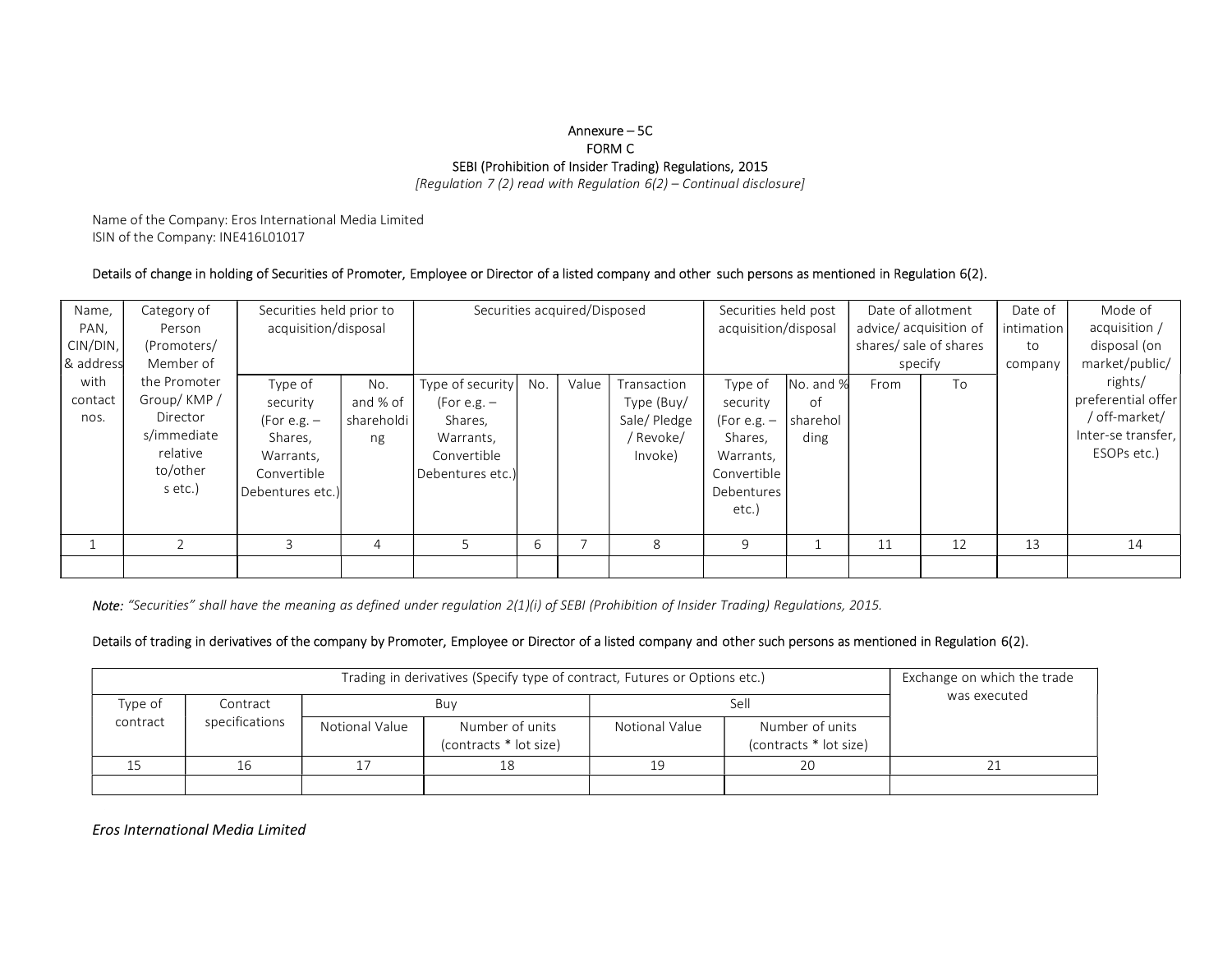Note: In case of Options, notional value shall be calculated based on Premium plus strike price of options.

Name & Signature:

Designation:

Place:

Date: